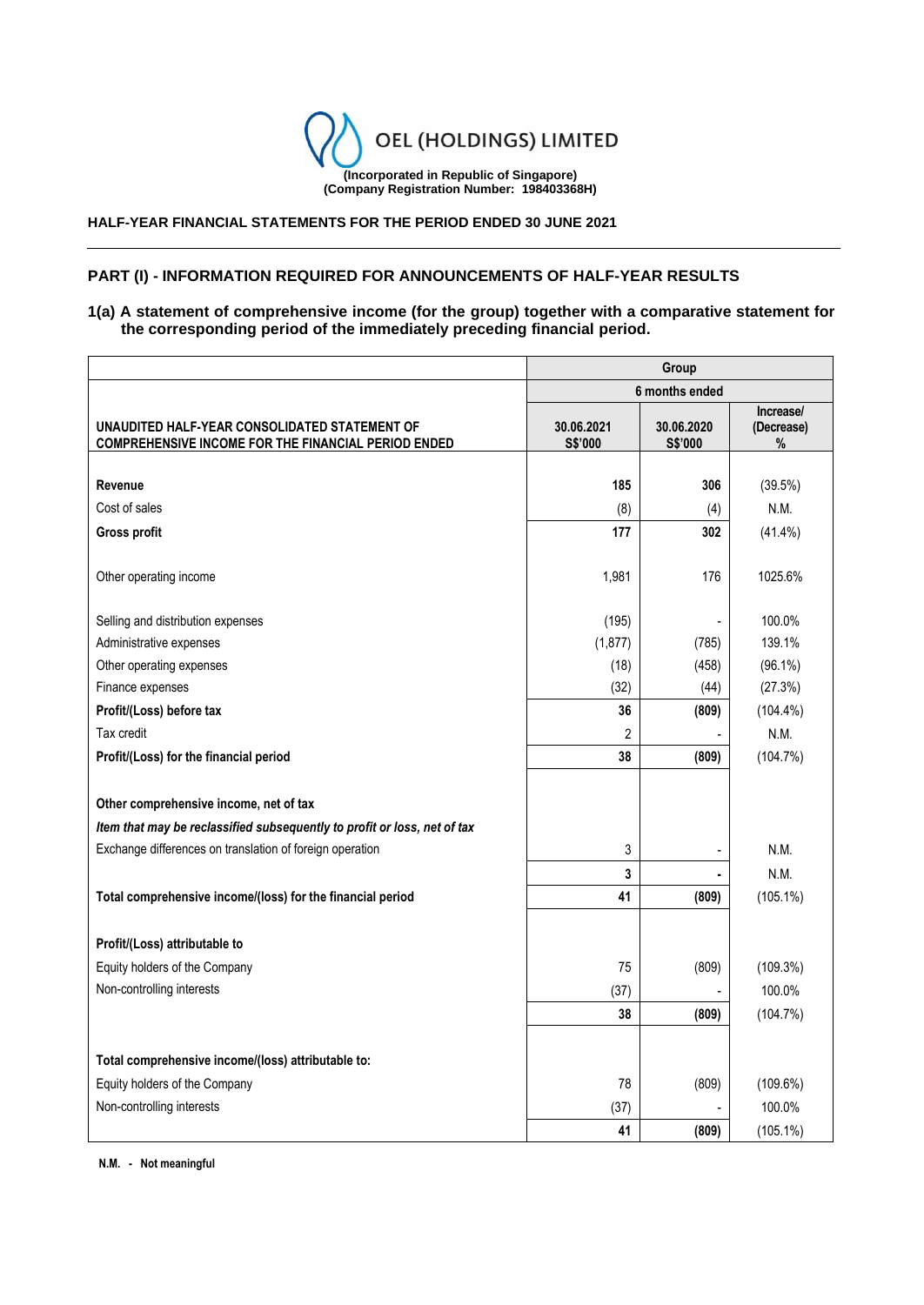(Company Registration Number: 198403368H)

# **HALF-YEAR FINANCIAL STATEMENTS FOR THE PERIOD ENDED 30 JUNE 2021**

# **1(a) A statement of comprehensive income (for the group) together with a comparative statement for the corresponding period of the immediately preceding financial period (Cont'd)**

Profit/(Loss) before tax is arrived at after (charging)/crediting the following:

|                                                                                                                             | Group                        |                              |                              |  |
|-----------------------------------------------------------------------------------------------------------------------------|------------------------------|------------------------------|------------------------------|--|
|                                                                                                                             | 6 months ended               |                              |                              |  |
| NOTES TO THE UNAUDITED HALF-YEAR CONSOLIDATED<br>STATEMENT OF COMPREHENSIVE INCOME FOR THE FINANCIAL<br><b>PERIOD ENDED</b> | 30.06.2021<br><b>S\$'000</b> | 30.06.2020<br><b>S\$'000</b> | Increase/<br>(Decrease)<br>℅ |  |
|                                                                                                                             |                              |                              |                              |  |
| Depreciation of property, plant and equipment                                                                               | (60)                         | (175)                        | $(65.7\%)$                   |  |
| Depreciation of right-of-use assets                                                                                         | (185)                        | (252)                        | $(26.6\%)$                   |  |
| Amortisation of intangible asset                                                                                            | (9)                          |                              | N.M.                         |  |
| Interest expense                                                                                                            |                              | (5)                          | N.M.                         |  |
| Interest expense on lease liabilities                                                                                       | (32)                         | (39)                         | $(17.9\%)$                   |  |
| Employee benefits expenses                                                                                                  | (1, 155)                     | (525)                        | 120.0%                       |  |
| Gain on sale of leasehold land and building                                                                                 | 1,884                        | -                            | 100.0%                       |  |

## **N.M. - Not meaningful**

There are no material related party transactions apart from those disclosed elsewhere in the half-year financial statements for the periods ended 30 June 2021 and 30 June 2020.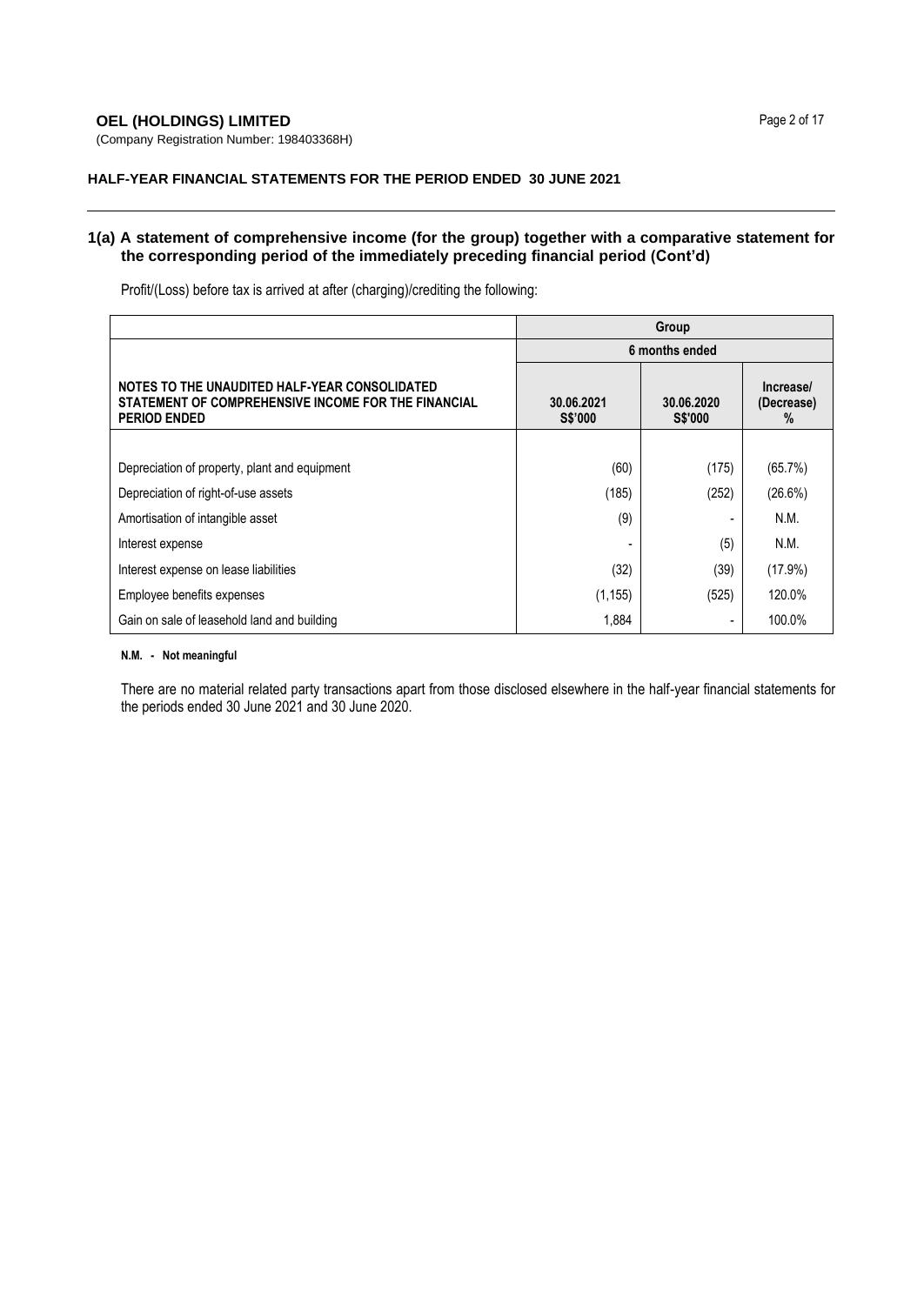# **OEL (HOLDINGS) LIMITED** Page 3 of 17

(Company Registration Number: 198403368H)

# **HALF-YEAR FINANCIAL STATEMENTS FOR THE PERIOD ENDED 30 JUNE 2021**

# **1(b)(i) A statements of financial position (for the issuer and group), together with a comparative statement as at the end of the immediately preceding financial year.**

|                                                     | Group                 |                                     | Company               |                       |  |
|-----------------------------------------------------|-----------------------|-------------------------------------|-----------------------|-----------------------|--|
| UNAUDITED STATEMENTS OF FINANCIAL POSITION<br>AS AT | 30.06.2021<br>S\$'000 | (Restated)<br>31.12.2020<br>S\$'000 | 30.06.2021<br>S\$'000 | 31.12.2020<br>S\$'000 |  |
| <b>Current assets</b>                               |                       |                                     |                       |                       |  |
| Asset held for sale                                 |                       | 7,449                               |                       | 7,449                 |  |
| Inventories                                         | 237                   | 10                                  |                       |                       |  |
| Trade and other receivables                         | 898                   | 757                                 | 2,126                 | 1,151                 |  |
| Cash and cash equivalents                           | 6,191                 | 619                                 | 6,043                 | 402                   |  |
|                                                     | 7,326                 | 8,835                               | 8,169                 | 9,002                 |  |
| <b>Non-current assets</b>                           |                       |                                     |                       |                       |  |
| Property, plant and equipment                       | 705                   | 381                                 | 281                   | 298                   |  |
| Right-of-use assets                                 | 1,759                 | 751                                 | 504                   | 415                   |  |
| Investment in subsidiaries                          |                       |                                     | 350                   | 200                   |  |
| Intangible asset                                    | 46                    | 55                                  |                       |                       |  |
| Goodwill on consolidation                           | 267                   | 267                                 |                       |                       |  |
| Other non-current assets                            | 10                    |                                     |                       |                       |  |
|                                                     | 2,787                 | 1,454                               | 1,135                 | 913                   |  |
| <b>Total assets</b>                                 | 10,113                | 10,289                              | 9,304                 | 9,915                 |  |
| <b>Current liabilities</b>                          |                       |                                     |                       |                       |  |
|                                                     |                       |                                     |                       |                       |  |
| Lease liabilities                                   | 445                   | 285                                 | 225                   | 207                   |  |
| Trade and other payables                            | 448                   | 1,678<br>439                        | 383                   | 1,571                 |  |
| Provision for other liabilities                     | 439                   |                                     | 439                   | 439                   |  |
| Provision for reinstatement costs                   | 30                    |                                     |                       |                       |  |
| Income tax payable                                  | 1                     | 1                                   |                       |                       |  |
|                                                     | 1,363                 | 2,403                               | 1,047                 | 2,217                 |  |
| <b>Non-current liabilities</b>                      |                       |                                     |                       |                       |  |
| Lease liabilities                                   | 1,321                 | 496                                 | 295                   | 222                   |  |
| Deferred tax liabilities                            | 288                   | 290                                 | 280                   | 280                   |  |
|                                                     | 1,609                 | 786                                 | 575                   | 502                   |  |
| <b>Total liabilities</b>                            | 2,972                 | 3,189                               | 1,623                 | 2,719                 |  |
| <b>Net assets</b>                                   | 7,141                 | 7,100                               | 7,681                 | 7,196                 |  |
| <b>Equity</b>                                       |                       |                                     |                       |                       |  |
| Share capital                                       | 42,927                | 42,927                              | 42,927                | 42,927                |  |
| <b>Accumulated losses</b>                           | (43, 419)             | (43, 494)                           | (42, 943)             | (43, 428)             |  |
| Other reserves                                      | 7,703                 | 7,700                               | 7,697                 | 7,697                 |  |
| Total equity attributable to equity holders of the  |                       |                                     |                       |                       |  |
| Company                                             | 7,211                 | 7,133                               | 7,681                 | 7,196                 |  |
| Non-controlling interests                           | (70)                  | (33)                                |                       |                       |  |
| <b>Total equity</b>                                 | 7,141                 | 7,100                               | 7,681                 | 7,196                 |  |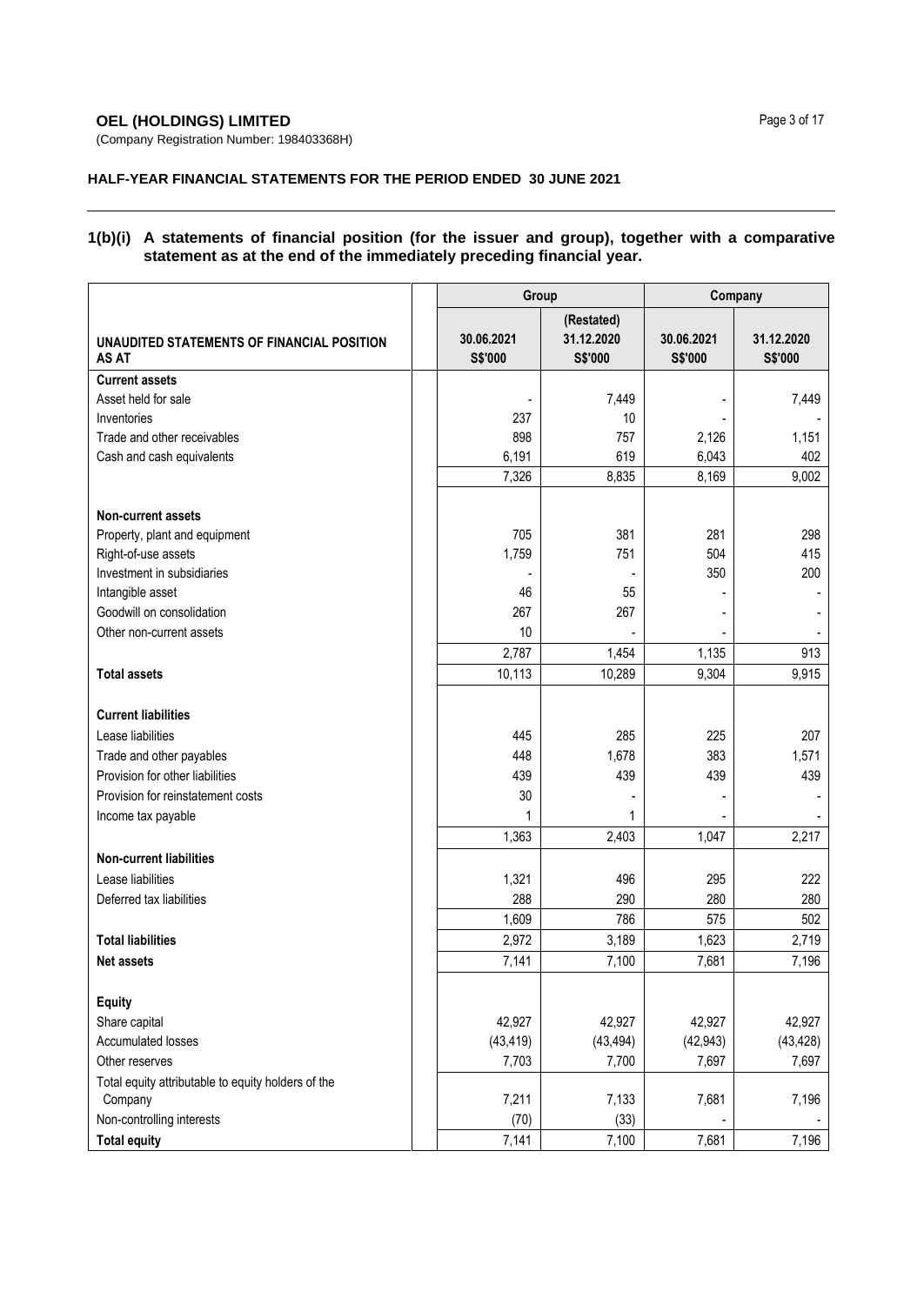(Company Registration Number: 198403368H)

# **HALF-YEAR FINANCIAL STATEMENTS FOR THE PERIOD ENDED 30 JUNE 2021**

### **1(b)(i) A statements of financial position (for the issuer and group), together with a comparative statement as at the end of the immediately preceding financial year. (Cont'd)**

In accordance with *SFRS(I) 3 Business Combination*, if the initial accounting for a business combination is incomplete by the end of the reporting period in which the combination occurs, the acquirer shall report in its financial statement provisional amounts for the items for which the accounting is incomplete.

During the measurement period, the acquirer shall retrospectively adjust the provisional amounts recognised at the acquisition date to reflect new information obtained about facts and circumstances that existed as of the acquisition date and, if known, would have affected the measurement of the amounts recognised as of that date.

During the measurement period, the acquirer shall also recognise additional assets or liabilities if new information is obtained about facts and circumstances that existed as of the acquisition date and, if known, would have resulted in the recognition of those assets and liabilities as of that date.

The measurement period ends as soon as the acquirer receives the information it was seeking about facts and circumstances that existed as of the acquisition date or learns that more information is not obtainable. However, the measurement period shall not exceed one year from the acquisition date.

As such, the comparative information as at 31 December 2020 were restated accordingly following the finalisation of the Purchase Price Allocation ("**PPA**") exercise, of which an intangible asset namely Acquired Student Population ("**ASP**") of S\$0.07 million and corresponding deferred tax liabilities of S\$0.01 million were recognised and adjusted retrospectively as at the date of acquisition of 1 March 2020.

|                                                                        | Group                                                  |                                |                                 |                                            |  |
|------------------------------------------------------------------------|--------------------------------------------------------|--------------------------------|---------------------------------|--------------------------------------------|--|
| UNAUDITED STATEMENTS OF FINANCIAL<br><b>POSITION AS AT (EXTRACTED)</b> | (As previous reported)<br>31.12.2020<br><b>S\$'000</b> | <b>Debit</b><br><b>S\$'000</b> | <b>Credit</b><br><b>S\$'000</b> | (Restated)<br>31.12.2020<br><b>S\$'000</b> |  |
| Non-current assets                                                     |                                                        |                                |                                 |                                            |  |
| Goodwill on consolidation                                              | 326                                                    |                                | 59                              | 267                                        |  |
| Intangible asset                                                       | -                                                      | 71                             | 16                              | 55                                         |  |
| <b>Non-current liabilities</b>                                         |                                                        |                                |                                 |                                            |  |
| Deferred tax liabilities                                               | 280                                                    | $\overline{2}$                 | 12                              | 290                                        |  |
| <b>Capital and reserves</b><br>Accumulated losses                      | (43, 480)                                              | 14                             | $\overline{\phantom{0}}$        | (43, 494)                                  |  |
|                                                                        |                                                        |                                |                                 |                                            |  |

# **1(b)(ii) Aggregate amount of Group's borrowings and debt securities.**

The Group does not have any borrowings and debt securities as at 30 June 2021 and 31 December 2020.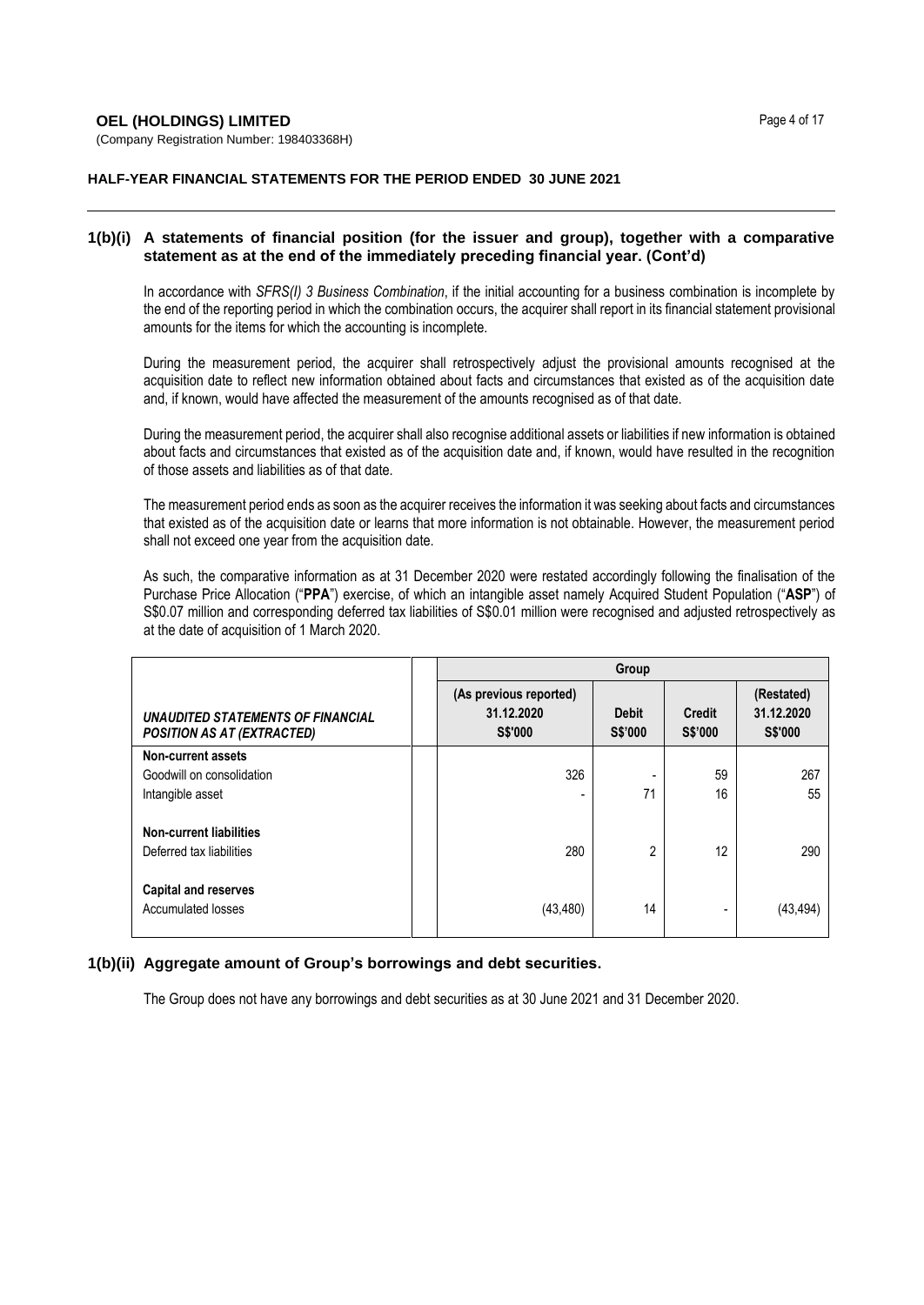# **OEL (HOLDINGS) LIMITED** Page 5 of 17

(Company Registration Number: 198403368H)

# **HALF-YEAR FINANCIAL STATEMENTS FOR THE PERIOD ENDED 30 JUNE 2021**

# **1(c) A statement of cash flows (for the group), together with a comparative statement for the corresponding period of the immediately preceding financial period.**

|                                                                                         | Group                 |                       |
|-----------------------------------------------------------------------------------------|-----------------------|-----------------------|
|                                                                                         |                       | 6 months ended        |
| UNAUDITED CONSOLIDATED STATEMENT OF CASH FLOWS FOR THE FINANCIAL<br><b>PERIOD ENDED</b> | 30.06.2021<br>S\$'000 | 30.06.2020<br>S\$'000 |
|                                                                                         |                       |                       |
| Cash flows from operating activities                                                    |                       |                       |
| Profit/(Loss) before tax                                                                | 36                    | (809)                 |
| Adjustments for:                                                                        |                       |                       |
| - Depreciation of property, plant and equipment                                         | 60                    | 175                   |
| - Depreciation of right-of-use assets                                                   | 185                   | 252                   |
| - Amortisation of intangible asset                                                      | 9                     |                       |
| - Interest expense                                                                      |                       | 5                     |
| - Interest expense on lease liabilities                                                 | 32                    | 39                    |
| - Contribution of property, plant and equipment from a controlling shareholder          |                       | (3)                   |
| - Wavier of debt                                                                        |                       | (40)                  |
| - Gain on sale of leasehold land and building                                           | (1,884)               |                       |
| Operating cash flows before changes in working capital                                  | (1, 562)              | (381)                 |
| Changes in working capital:                                                             |                       |                       |
| - Inventories                                                                           | (227)                 |                       |
| - Trade and other receivables                                                           | (141)                 | 3                     |
| - Trade and other payables                                                              | (1,228)               | 64                    |
| Net cash used in operations                                                             | (3, 158)              | (314)                 |
| Interest paid                                                                           | (32)                  | (5)                   |
| Tax paid                                                                                |                       |                       |
| Net cash used in operating activities                                                   | (3, 190)              | (319)                 |
|                                                                                         |                       |                       |
| Cash flows from investing activities                                                    |                       |                       |
| Purchase of property, plant and equipment                                               | (564)                 | (90)                  |
| Proceeds from sale of leasehold land and building                                       | 9,500                 |                       |
| Acquisition of subsidiary, net of cash acquired                                         |                       | (405)                 |
| Net cash generated from/(used in) investing activities                                  | 8,936                 | (495)                 |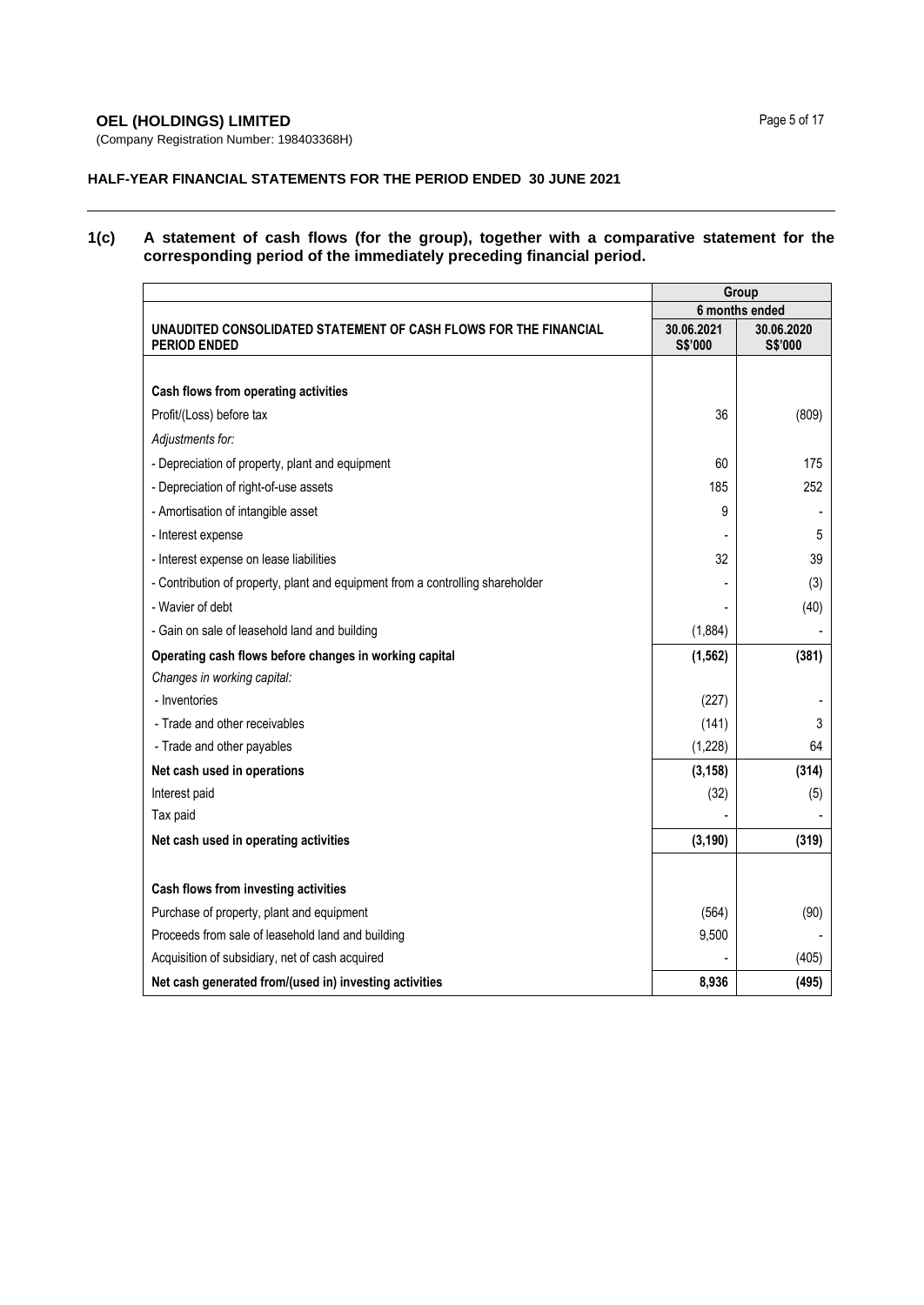# **OEL (HOLDINGS) LIMITED** Page 6 of 17

(Company Registration Number: 198403368H)

# **HALF-YEAR FINANCIAL STATEMENTS FOR THE PERIOD ENDED 30 JUNE 2021**

# **1(c) A statement of cash flows (for the group), together with a comparative statement for the corresponding period of the immediately preceding financial period. (Cont'd)**

|                                                                                         |                       | Group                        |
|-----------------------------------------------------------------------------------------|-----------------------|------------------------------|
|                                                                                         |                       | 6 months ended               |
| UNAUDITED CONSOLIDATED STATEMENT OF CASH FLOWS FOR THE FINANCIAL<br><b>PERIOD ENDED</b> | 30.06.2021<br>S\$'000 | 30.06.2020<br><b>S\$'000</b> |
|                                                                                         |                       |                              |
| Cash flows from financing activities                                                    |                       |                              |
| Proceeds from issuance of new shares                                                    |                       | 2,094                        |
| Proceeds from loan from directors of the Company                                        |                       | 158                          |
| Proceeds from loan from a controlling shareholder                                       |                       | 1,190                        |
| Repayment of loan from a former director                                                |                       | (707)                        |
| Repayment of loan from a controlling shareholder                                        |                       | (550)                        |
| Repayment of bank borrowings                                                            |                       | (1,050)                      |
| Repayment of principal portion of lease liabilities                                     | (174)                 | (245)                        |
| Net cash (used in)/generated from financing activities                                  | (174)                 | 890                          |
|                                                                                         |                       |                              |
| Net increase in cash and cash equivalents                                               | 5,572                 | 76                           |
| Cash and cash equivalents at beginning of financial period                              | 619                   | 3                            |
| Effect of exchange rates changes on cash & cash equivalents                             |                       |                              |
| Cash and cash equivalents at end of financial period                                    | 6,191                 | 79                           |
|                                                                                         |                       |                              |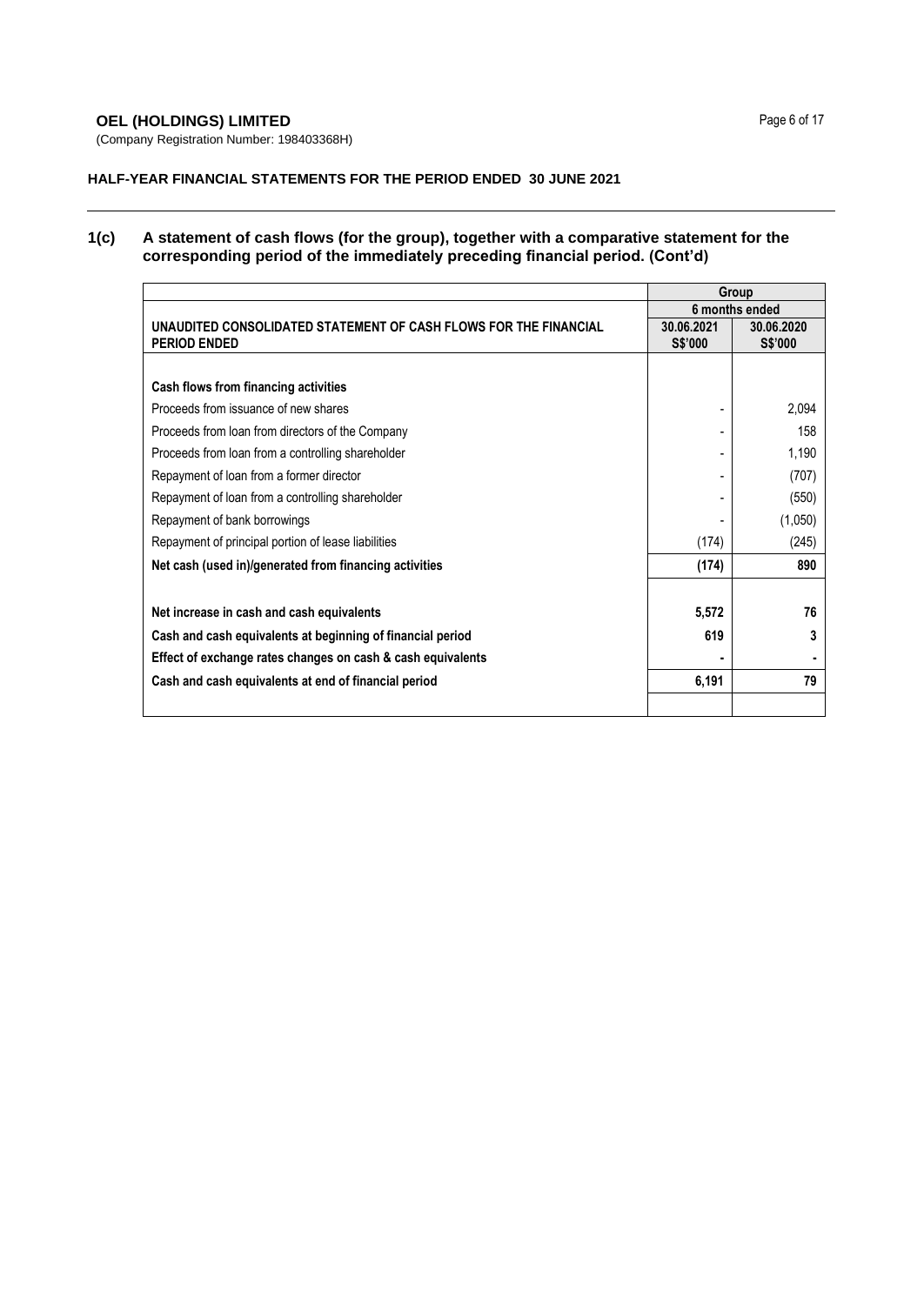# **OEL (HOLDINGS) LIMITED** Page 7 of 17

(Company Registration Number: 198403368H)

# **HALF-YEAR FINANCIAL STATEMENTS FOR THE PERIOD ENDED 30 JUNE 2021**

# **1(d)(i) A statement (for the issuer and group) showing either (i) all changes in equity or (ii) changes in equity other than those arising from capitalisation issues and distributions to shareholders, together with a comparative statement for the corresponding period of the immediately preceding financial year.**

| Group                                                | Share<br>capital         | Other<br>reserves        | Accumulated<br>losses | Total attributable<br>to equity holders<br>of the Company | Non-<br>controlling<br>interests | Total   |
|------------------------------------------------------|--------------------------|--------------------------|-----------------------|-----------------------------------------------------------|----------------------------------|---------|
|                                                      | S\$'000                  | <b>S\$'000</b>           | <b>S\$'000</b>        | <b>S\$'000</b>                                            | <b>S\$'000</b>                   | S\$'000 |
| Balance at 31 December 2020                          | 42,927                   | 7,700                    | (43, 480)             | 7,147                                                     | (33)                             | 7,114   |
| SFRS(I) 3 Adjustment (Note 1(b)(i))                  | $\overline{\phantom{0}}$ | $\overline{\phantom{a}}$ | (14)                  | (14)                                                      |                                  | (14)    |
| Balance at 1 January 2021 (Restated)                 | 42,927                   | 7,700                    | (43, 494)             | 7,133                                                     | (33)                             | 7,100   |
| Total comprehensive income/ (loss) for<br>the period |                          | 3                        | 75                    | 78                                                        | (37)                             | 41      |
| Balance at 30 June 2021                              | 42,927                   | 7,703                    | (43, 419)             | 7,211                                                     | (70)                             | 7,141   |
|                                                      |                          |                          |                       |                                                           |                                  |         |
| Balance at 1 January 2020                            | 38,530                   | 7,697                    | (40, 723)             | 5,504                                                     | ٠                                | 5,504   |
| Issuance of new shares                               | 2,094                    | $\overline{\phantom{a}}$ | ٠                     | 2,094                                                     |                                  | 2,094   |
| Total comprehensive loss for the period              | $\overline{\phantom{0}}$ | $\overline{\phantom{0}}$ | (809)                 | (809)                                                     |                                  | (809)   |
| Balance at 30 June 2020                              | 40,624                   | 7,697                    | (41, 532)             | 6,789                                                     | ٠                                | 6,789   |

| Company                                   | Share capital            | Other reserves           | Accumulated losses | Total   |
|-------------------------------------------|--------------------------|--------------------------|--------------------|---------|
|                                           | S\$'000                  | S\$'000                  | S\$'000            | S\$'000 |
| Balance at 1 January 2021                 | 42,927                   | 7,697                    | (43, 428)          | 7,196   |
| Total comprehensive income for the period | $\overline{\phantom{a}}$ | $\overline{\phantom{a}}$ | 485                | 485     |
| Balance at 30 June 2021                   | 42,927                   | 7,697                    | (42, 943)          | 7,681   |
|                                           |                          |                          |                    |         |
| Balance at 1 January 2020                 | 38,530                   | 7,697                    | (40, 692)          | 5,535   |
| Issuance of new shares                    | 2,094                    | $\overline{\phantom{a}}$ |                    | 2,094   |
| Total comprehensive loss for the period   | $\overline{\phantom{a}}$ |                          | (831)              | (831)   |
| Balance at 30 June 2020                   | 42,927                   | 7,697                    | (41, 523)          | 6,798   |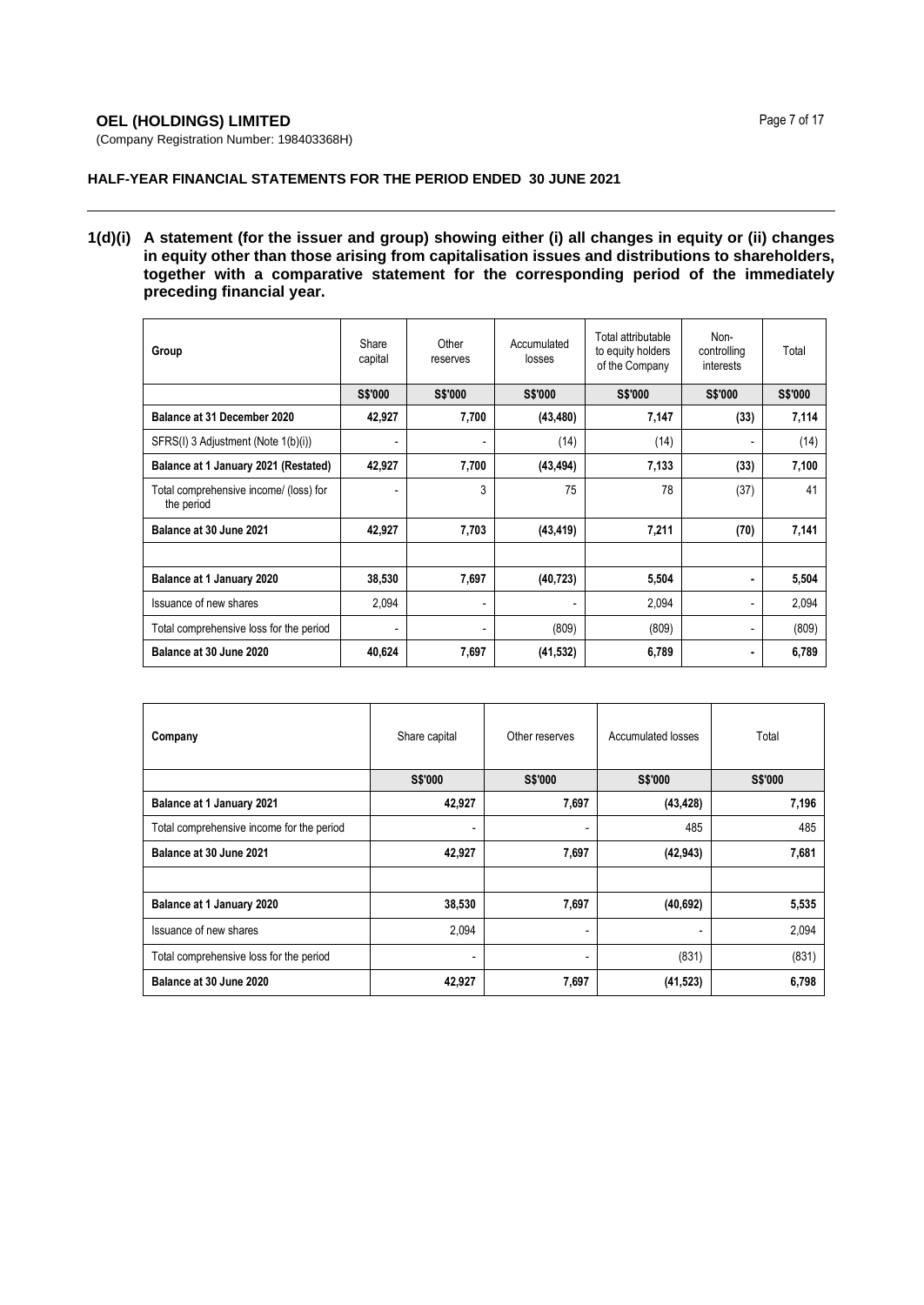### **HALF-YEAR FINANCIAL STATEMENTS FOR THE PERIOD ENDED 30 JUNE 2021**

**1(d)(ii) Details of any changes in the company's share capital arising from rights issue, bonus issue, subdivision, consolidation, share buy-backs, exercise of share options or warrants, conversion of other issues of equity securities, issue of shares for cash or as consideration for acquisition or for any other purpose since the end of the previous period reported on. State the number of shares that may be issued on conversion of all the outstanding convertibles, if any, against the total number of issued shares excluding treasury shares and subsidiary holdings of the issuer, as at the end of the current financial period reported on and as at the end of the corresponding period of the immediately preceding financial year. State also the number of shares held as treasury shares and the number of subsidiary holdings, if any, and the percentage of the aggregate number of treasury shares and subsidiary holdings held against the total number of shares outstanding in a class that is listed as at the end of the current financial period reported on and as at the end of the corresponding period of the immediately preceding financial year.**

## **SHARE CAPITAL**

The total number of issued shares were 933,802,074 as at 30 June 2021 and 31 December 2020.

#### **TREASURY SHARES**

The Company did not have any outstanding treasury shares as at 30 June 2021 and 31 December 2020.

### **SUBSIDIARY HOLDINGS**

The Company did not have any subsidiary holdings as at 30 June 2021 and 31 December 2020.

#### **WARRANTS**

The total number of issued warrants were 77,535,407 as at 30 June 2021 and 31 December 2020.

# **1(d)(iii) To show the total number of issued shares excluding treasury shares as at the end of the current financial period and as at the end of the immediately preceding year.**

The total number of issued shares excluding treasury shares were 933,802,074 as at 30 June 2021 and 31 December 2020.

# **1(d)(iv) A statement showing all sales, transfers, disposal, cancellation and/or use of treasury shares as at the end of the current financial period reported on.**

Not applicable. The Company did not have any treasury shares as at 30 June 2021 and 31 December 2020.

## **1(d)(v) A statement showing all sales, transfers, cancellation and/or use of subsidiary holdings as at the end of the current financial period reported on.**

Not applicable. The Company did not have any subsidiary holdings as at 30 June 2021 and 31 December 2020.

## **2 Corporate information**

The Company (Registration No. 198403368H) is incorporated and domiciled in Singapore as a limited liability company and is listed on Catalist, the sponsor-supervised board of Singapore Exchange Securities Trading Limited.

The registered office and principal place of business of the Company is located at 8 Temasek Boulevard, #23-02 Suntec Tower Three, Singapore 038988.

These half-year financial statements for the period ended and as at 30 June 2021 comprise the Company and its subsidiaries (collectively known as the "**Group**").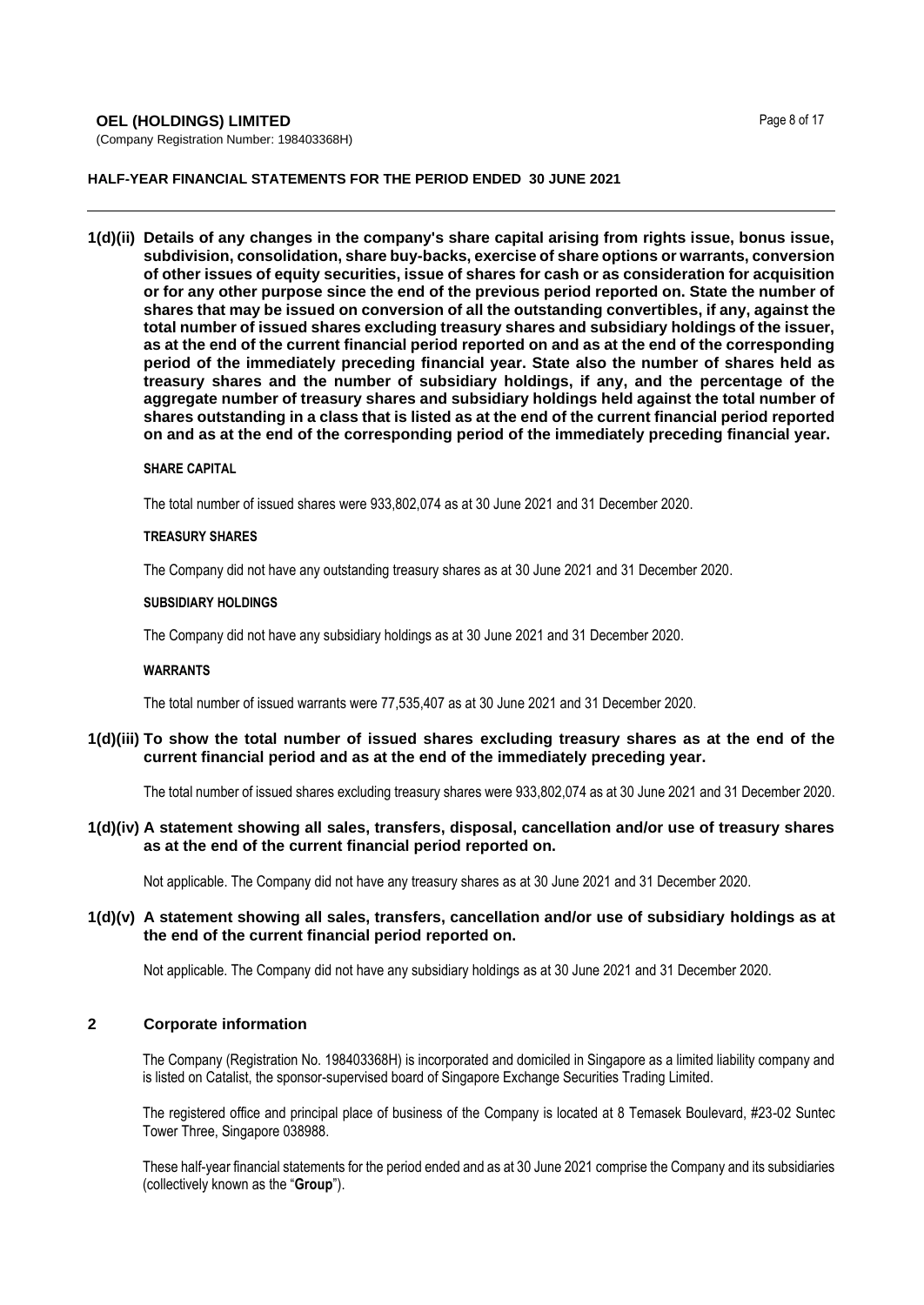# **OEL (HOLDINGS) LIMITED** Page 9 of 17

(Company Registration Number: 198403368H)

# **HALF-YEAR FINANCIAL STATEMENTS FOR THE PERIOD ENDED 30 JUNE 2021**

# **2 Corporate information (Cont'd)**

The principal activities of the Group are that of investment holding, and provision of healthcare, childcare and property management services. The principal activities of the subsidiaries are:

- (a) investment holding and management consultancy services for healthcare organisations;
- (b) real estate leasing and management;
- (c) investment holding, nurseries and kindergartens;
- (d) hospital management, medical technology, biotechnology, technology development and health management consulting;
- (e) child care services for pre-school children; and
- (f) conduct research and development of medical technologies, manufacture and repair of irradiation and electromedical of HIFU machine and other medical equipments.

# **3 Basis of preparation**

The half-year financial statements of the Group for the period ended and as at 30 June 2021 have been prepared in accordance with Singapore Financial Reporting Standards (International) ("SFRS(I)") 1-34 *Interim Financial Reporting* issued by the Accounting Standards Council Singapore. These half-year financial statements do not include all the information required for a complete set of financial statements. However, selected explanatory notes are included to explain events and transactions that are significant to an understanding of the changes in the financial position and performance of the Group since the last annual financial statements for the year ended 31 December 2020.

The financial statements are presented in Singapore Dollars (SGD or S\$), which is the functional currency of the Company. All values in the tables are rounded to nearest thousand (S\$'000), except when otherwise indicated.

# **4 Use of judgements and estimates**

In preparing the half-year financial statements of the Group for the period ended and as at 30 June 2021, management has made judgements, estimates and assumptions that affect the application of accounting policies and the reported amounts of assets and liabilities, income and expense. Actual results may differ from these estimates.

The significant judgements made by management in applying Group's accounting policies and the key sources of estimation uncertainty were the same as those that applied to the consolidated financial statements as at and for the year ended 31 December 2020.

Estimates and underlying assumptions are reviewed on an ongoing basis. Revisions to accounting estimates are recognised in the period in which the estimates are revised and in any future period affected.

Information about assumptions and estimation uncertainties that have a significant risk of resulting in material adjustment to the carrying amounts of assets and liabilities within the next interim period are included below:

#### *Leases – estimating the incremental borrowing rate*

The Group cannot readily determine the interest rate implicit in the lease, therefore, it uses its incremental borrowing rate to measure lease liabilities. The incremental borrowing rate is the rate of interest that the Group would have to pay to borrow over a similar term, and with a similar security, the funds necessary to obtain an asset of a similar value to the right-of-use asset in a similar economic environment. The incremental borrowing rate therefore reflects what the Group 'would have to pay', which requires estimation when no observable rates are available or when they need to be adjusted to reflect the terms and conditions of the lease. The Group estimates the incremental borrowing rate using the effective interest rate of bank loan with charge on the leasehold land secured from a bank in previous years.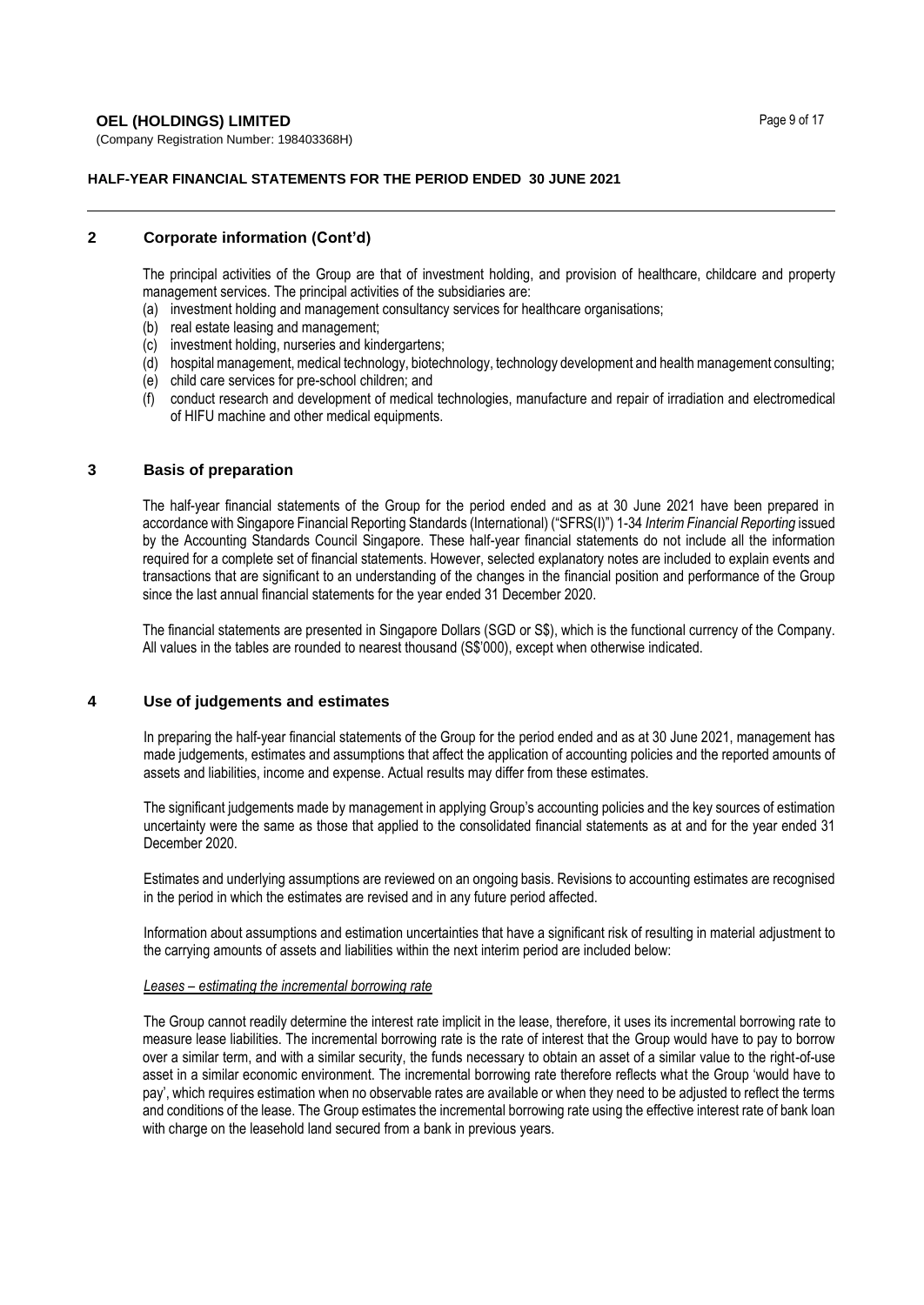# **OEL (HOLDINGS) LIMITED** Page 10 of 17

(Company Registration Number: 198403368H)

# **HALF-YEAR FINANCIAL STATEMENTS FOR THE PERIOD ENDED 30 JUNE 2021**

### **5 Seasonal operations**

The Group's businesses are not affected significantly by seasonal or cyclical factors during the financial period.

#### **6 Segment information**

#### *(a) Products and services from which reportable segments derive their revenues*

The Group operates in the following segments, (i) rental of property and corporate; (ii) childcare wellness education; and (iii) healthcare products and services.

Segment revenue represents revenue generated from external customers. Segment results represent the profit earned by each segment without allocation of interest income, finance costs and income tax expense. This is the measure reported to the chief operating decision maker for the purposes of resource allocation and assessment of segment performance.

For the purposes of monitoring segment performance and allocating resources between segments, the chief operating decision maker monitors the tangible assets and financial assets attributable to each segment.

*(b) Segment revenues and results*

|                                  |                     | Timing of<br>6 months ended |                |                    |                |       |  |
|----------------------------------|---------------------|-----------------------------|----------------|--------------------|----------------|-------|--|
|                                  |                     | revenue                     | 30.06.2021     |                    | 30.06.2020     |       |  |
|                                  | Type                | recognition                 |                | Revenue<br>Revenue |                |       |  |
|                                  |                     |                             | <b>S\$'000</b> | %                  | <b>S\$'000</b> | %     |  |
| Group                            |                     |                             |                |                    |                |       |  |
| Rental of property and corporate | Rental income       | Over-time                   | 25             | 13.5               | 175            | 57.2  |  |
| Childcare wellness education     | Childcare<br>income | Over-time                   | 159            | 85.9               | 131            | 42.8  |  |
| Healthcare products and services | Sale of goods       | At a point in<br>time       |                | 0.6                | -              |       |  |
| Total                            |                     |                             | 185            | 100.0              | 306            | 100.0 |  |

The Group's revenue was derived from rental of property, childcare services, and sales of healthcare products and services, all of which operate in Singapore. There were no inter-segment sales during the periods ended 30 June 2021 and 30 June 2020.

|                                  | 6 months ended |         |                |       |  |
|----------------------------------|----------------|---------|----------------|-------|--|
|                                  | 30.06.2021     |         | 30.06.2020     |       |  |
|                                  | <b>Results</b> |         | <b>Results</b> |       |  |
|                                  | <b>S\$'000</b> | %       | <b>S\$'000</b> | %     |  |
| <b>Group</b>                     |                |         |                |       |  |
| Rental of property and corporate | 407            | 1071.1  | (841)          | 104.0 |  |
| Childcare wellness education     | (31)           | (81.6)  | 43             | (5.3) |  |
| Healthcare products and services | (338)          | (889.5) | (11)           | 1.3   |  |
| Total                            | 38             | 100     | (809)          | 100.0 |  |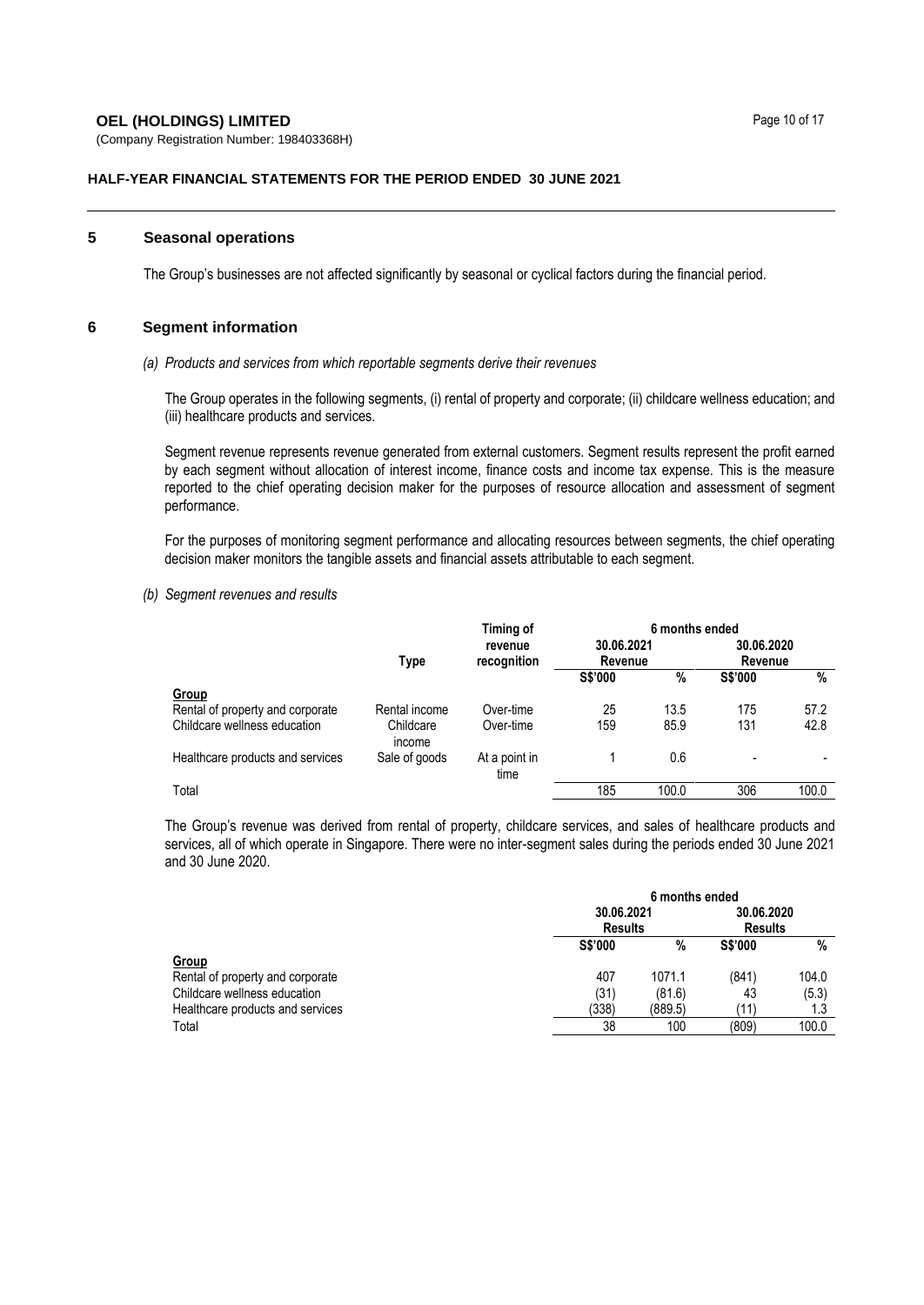# **OEL (HOLDINGS) LIMITED** Page 11 of 17

(Company Registration Number: 198403368H)

# **HALF-YEAR FINANCIAL STATEMENTS FOR THE PERIOD ENDED 30 JUNE 2021**

# **6 Segment information (Cont'd)**

# *(c) Segment assets and liabilities*

As at 30 June 2021 and 31 December 2020, the allocation of the Group's total assets and liabilities to the reportable segments are as follows:

|                                             | Rental of    | Childcare | Healthcare   |         |
|---------------------------------------------|--------------|-----------|--------------|---------|
|                                             | property and | wellness  | products and | Total   |
|                                             | corporate    | education | services     |         |
|                                             | S\$'000      | S\$'000   | S\$'000      | S\$'000 |
| <b>Group</b>                                |              |           |              |         |
| As at 30 June 2021                          |              |           |              |         |
| <b>Assets</b>                               |              |           |              |         |
| Segment assets                              | 7,789        | 544       | 1,780        | 10,113  |
| <b>Liabilities</b>                          |              |           |              |         |
| Segment liabilities                         | 520          | 409       | 2,043        | 2,972   |
| For the period ended 30 June 2021           |              |           |              |         |
| Other information                           |              |           |              |         |
| Gain on sale of leasehold land and building | (1,884)      |           |              | (1,884) |
| Depreciation                                | 161          | 49        | 35           | 245     |
| Amortisation                                | 9            |           |              | 9       |
| As at 31 December 2020                      |              |           |              |         |
| <b>Assets</b>                               |              |           |              |         |
| Segment assets                              | 9,147        | 987       | 155          | 10,289  |
| <b>Liabilities</b>                          |              |           |              |         |
| Segment liabilities                         | 2,729        | 450       | 10           | 3,189   |
| For the period ended 30 June 2020           |              |           |              |         |
| <b>Other information</b>                    |              |           |              |         |
| Depreciation                                | 398          | 29        |              | 427     |

# **7 Categories of financial instruments**

Financial instruments as at the reporting date are as follows:

|                              |                       | Group                 |                       | Company               |
|------------------------------|-----------------------|-----------------------|-----------------------|-----------------------|
|                              | 30.06.2021<br>S\$'000 | 31.12.2020<br>S\$'000 | 30.06.2021<br>S\$'000 | 31.12.2020<br>S\$'000 |
| <b>Financial assets</b>      |                       |                       |                       |                       |
| At amortised cost            |                       |                       |                       |                       |
| Trade and other receivables  | 801                   | 723                   | 2,049                 | 1,134                 |
| Cash and bank balances       | 6,191                 | 619                   | 6,043                 | 402                   |
|                              | 6.992                 | 1.342                 | 8,092                 | 1,536                 |
| <b>Financial liabilities</b> |                       |                       |                       |                       |
| At amortised cost            |                       |                       |                       |                       |
| Lease liabilities            | 1.766                 | 781                   | 520                   | 429                   |
| Trade and other payables     | 448                   | 1.678                 | 383                   | 1,571                 |
|                              | 2,214                 | 2.459                 | 903                   | 2.000                 |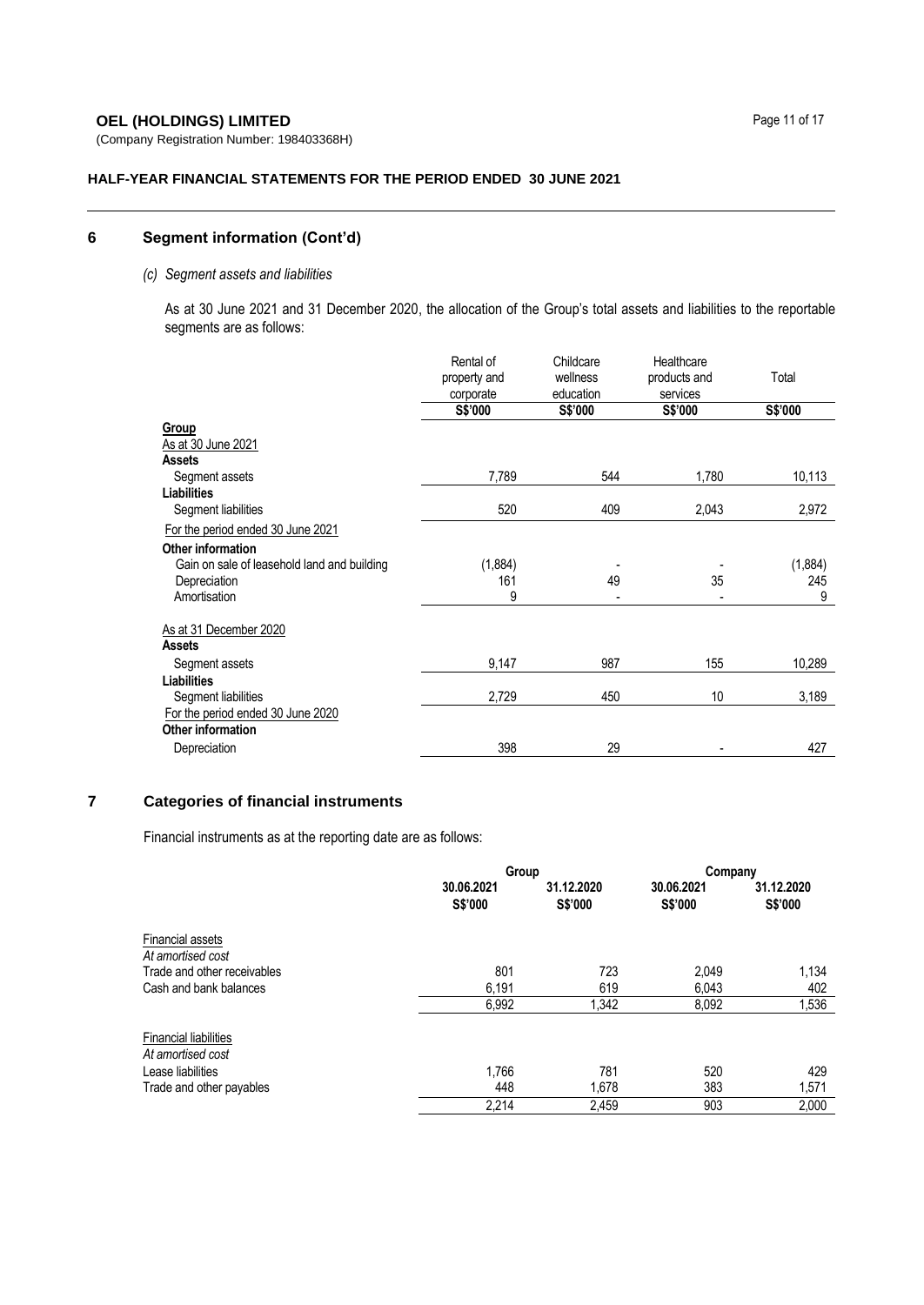# **OEL (HOLDINGS) LIMITED Page 12 of 17**

(Company Registration Number: 198403368H)

# **HALF-YEAR FINANCIAL STATEMENTS FOR THE PERIOD ENDED 30 JUNE 2021**

# **8 Taxation**

The Group calculates the period income tax (credit)/expense using the tax rate that would be applicable to the expected total annual earnings/(losses). The major components of income tax (credit)/expense in the half-year financial statements for the periods ended 30 June 2021 and 30 June 2020 are as follows:

|                                                                                                     |                       | Group<br>6 months ended      |  |
|-----------------------------------------------------------------------------------------------------|-----------------------|------------------------------|--|
|                                                                                                     | 30.06.2021<br>S\$'000 | 30.06.2020<br><b>S\$'000</b> |  |
| Current income tax expense<br>Deferred tax (income)/expense relating to origination and reversal of | -<br>(2)              |                              |  |
| temporary differences<br>Tax credit                                                                 | (2                    |                              |  |

# **9 Whether the figures have been audited or reviewed and in accordance with which auditing standard or practice.**

These figures have not been audited or reviewed by the auditors.

# **10 Where the figures have been audited or reviewed, the auditors' report (including any modifications or emphasis of a matter).**

Not applicable. These figures have not been audited or reviewed by the auditors.

- **10(a) If the latest financial statements are subject to an adverse opinion, qualified opinion or disclaimer of opinion, to include:**
	- **(a) Updates on the efforts taken to resolve each outstanding audit issue**
	- **(b) Confirmation from the Board that the impact of all outstanding audit issues on the financial statements have been adequately disclosed.**

#### **This is not required for any audit issue that is a material uncertainty relating to going concern.**

Not applicable. The Group and the Company have received an unmodified audit opinion in the recent audited financial statement.

### **11 Whether the same accounting policies and methods of computation as in the issuer's most recently audited annual financial statements have been applied.**

The Group and the Company have applied the same accounting policies and methods of computation in the financial statements for the current reporting period which are consistent with those described in the audited financial statements for the financial year ended 31 December 2020, except for those as disclosed under paragraph 12.

# **12 If there are any changes in the accounting policies and methods of computation, including any required by an accounting standard, what has changed, as well as the reasons for, and the effect of, the change.**

In the current financial period, the Group and the Company has adopted all the applicable new/revised SFRS(I)s which became effective during the year. There is no material impact on the Group's financial statements upon the adoption of these SFRS(I)s.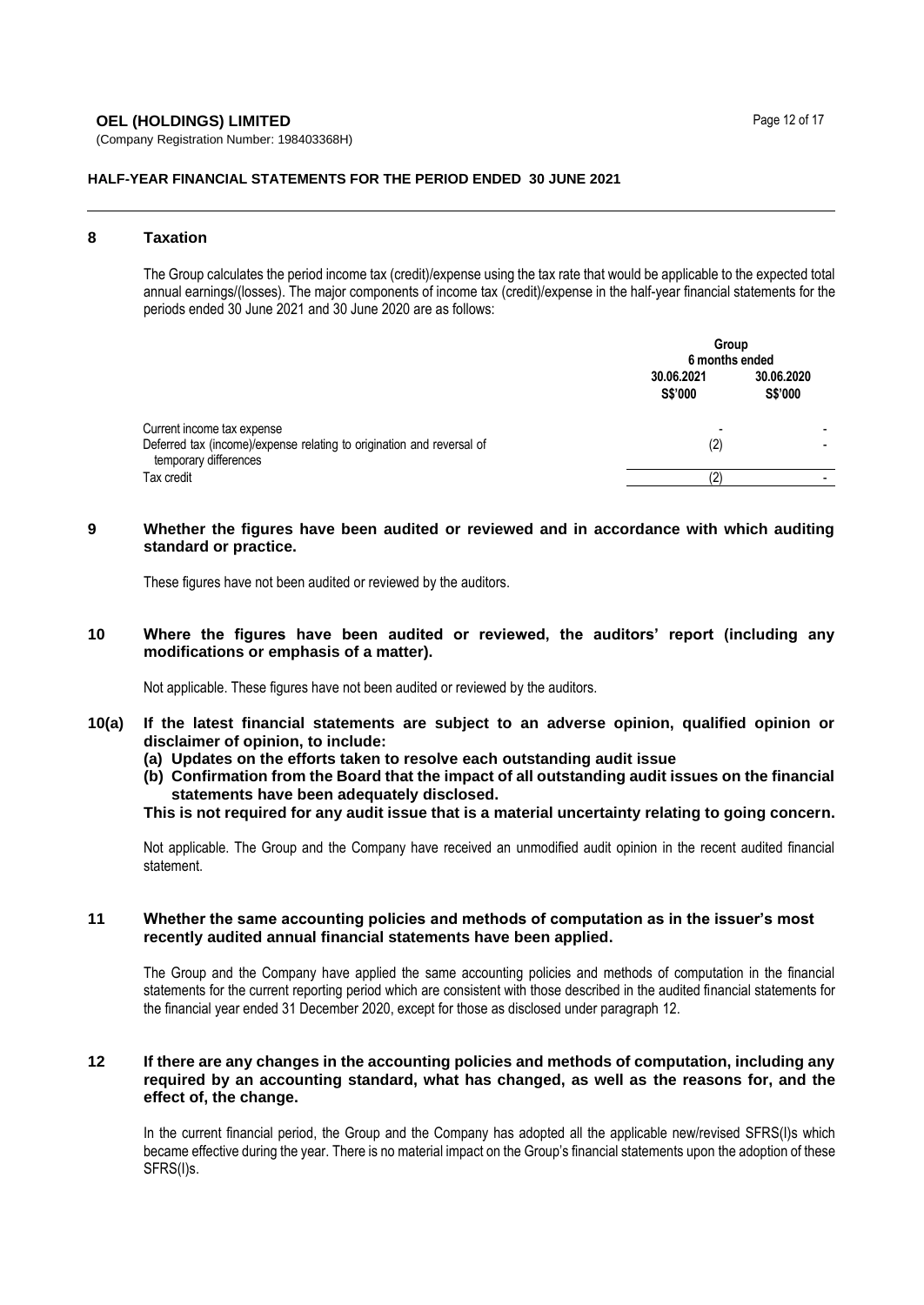# **OEL (HOLDINGS) LIMITED Page 13 of 17**

(Company Registration Number: 198403368H)

# **HALF-YEAR FINANCIAL STATEMENTS FOR THE PERIOD ENDED 30 JUNE 2021**

# **13 Earnings per ordinary share of the group for the current financial period reported on and the corresponding period of the immediately preceding financial period, after deducting any provision for preference dividends.**

|                                                                                                                   | Group               |                       |  |
|-------------------------------------------------------------------------------------------------------------------|---------------------|-----------------------|--|
|                                                                                                                   | 6 months ended      |                       |  |
| Earnings Per Share (EPS) based on net profit attributable to shareholders of the<br>Group                         | 30.06.2021          | 30.06.2020            |  |
| Profit/(Loss) per ordinary share of the group, after deducting any provision for<br>preference dividends (cents): |                     |                       |  |
| (a) Based on weighted average number of ordinary shares on issue<br>- Weighted average number of shares           | 0.01<br>933,802,074 | (0.12)<br>689,256,915 |  |
| (b) On a fully diluted basis<br>- Weighted average number of shares                                               | 0.01<br>933.802.074 | (0.11)<br>689.256.915 |  |

# **14 Net asset value (for the issuer and group) per ordinary share based on issued share capital of the issuer at the end of the:**

- **(a) current financial period reported on; and**
- **(b) immediately preceding financial year.**

|                                                                                            | Group               |                     | Company             |                     |
|--------------------------------------------------------------------------------------------|---------------------|---------------------|---------------------|---------------------|
|                                                                                            | As at<br>30.06.2021 | As at<br>31.12.2020 | As at<br>30.06.2021 | As at<br>31.12.2020 |
| Net asset value per ordinary share based on issued<br>share capital at the end of (cents): | 0.77                | 0.77                | 0.82                | 0.77                |

- **(a) any significant factors that affected the turnover, costs, and earnings of the group for the current financial period reported on, including (where applicable) seasonal or cyclical factors; and**
- **(b) any material factors that affected the cash flow, working capital, assets or liabilities of the group during the current financial period reported on.**

### **REVIEW OF TURNOVER, COSTS AND EARNINGS Revenue**

The Group's revenue has decreased by S\$0.12 million from S\$0.31 million in First Half for Financial Year 2020 ("**1H2020**") to S\$0.19 million in First Half for Financial Year 2021 ("**1H2021**"). The decrease was primarily due to the disposal of the leasehold building in February 2021, which in turn resulted in the decrease of rental income generated from the leasehold building.

# **Other operating income**

Other operating income has increased by S\$1.81 million from S\$0.18 million in 1H2020 to S\$1.98 million in 1H2021. The increase was mainly due to the gain on sale of leasehold land and building amounting to S\$1.88 million.

**<sup>15</sup> A review of the performance of the group, to the extent necessary for a reasonable understanding of the group's business. It must include a discussion of the following:**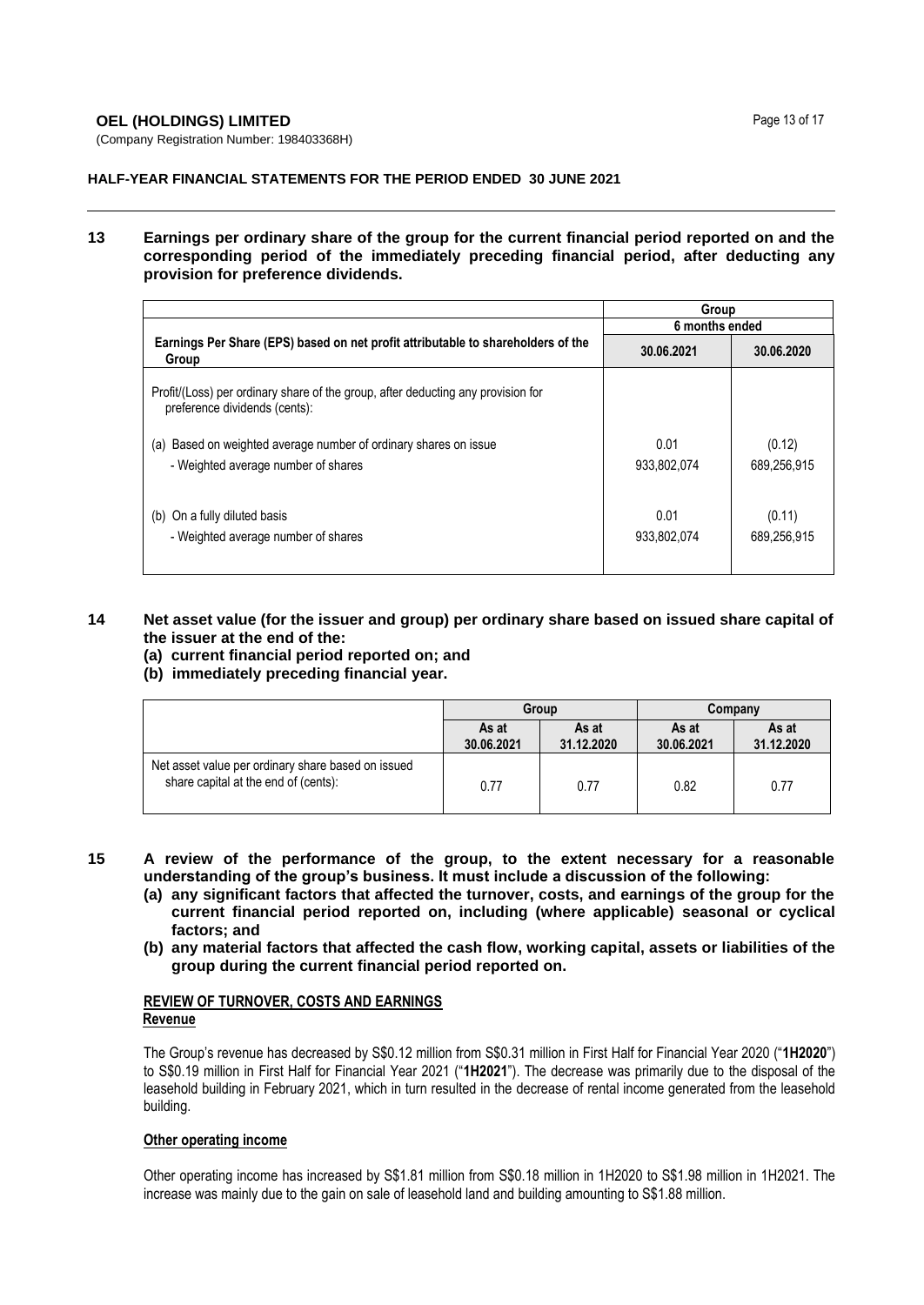# **OEL (HOLDINGS) LIMITED** Page 14 of 17

(Company Registration Number: 198403368H)

# **HALF-YEAR FINANCIAL STATEMENTS FOR THE PERIOD ENDED 30 JUNE 2021**

#### **Selling and distribution expenses**

Selling and distribution expenses of S\$0.20 million was solely contributed by one of the components within the Group, namely AJJ Healthcare Management Pte. Ltd., of which mainly relating to the product registration cost and employee benefits expenses paid/payable to the sales personnel and representative.

# **Administrative expenses**

Administrative expenses of the Group has increased by S\$1.09 million from S\$0.79 million in 1H2020 to S\$1.88 million in 1H2021. The increase was mainly due to (i) increase of S\$0.63 million in employee benefits expenses following the acquisition of Discovery Kidz Preschool Pte. Ltd. in 1 March 2020 (i.e. consolidated for 4 months for period ending 1H2020 instead of 6 months for period ending 1H2021) as well as increase in total headcount of the Group to 32 as at 30 June 2021 (30 June 2020: 17) following the expansion in operation for healthcare industry; (ii) increase of S\$0.13 million in professional and legal fees incurred for existing litigation and legal cases as well as related trademark registration and intellectual property consultation services; (iii) increase of S\$0.09 million in directors' fees; (iv) increase of S\$0.10 million in professional fees paid/payable to consultants and advisors; and (v) increase in aggregate of other expenses of S\$0.14 million.

#### **Other operating expenses**

Other operating expenses of the Group has decreased by S\$0.44 million from S\$0.46 million in 1H2020 to S\$0.02 million in 1H2021. This is because no depreciation charge being incurred for the Aljunied Building following the reclassification to "Asset held for sale" in corresponding period of immediate preceding year which is in accordance with the requirement under SFRS(I) 5 Non-current Assets Held for Sale and Discontinued Operation. The depreciation for existing property, plant and equipment are classified under "Administrative expenses" which is consistent with classification in the corresponding period.

#### **Finance costs**

Finance costs of the Group has decreased by S\$0.12 million from S\$0.44 million in 1H2020 to S\$0.32 million in 1H2021. The decrease was mainly because the loans from bank borrowings, former directors and controlling shareholder of which yielding interest have all been fully settled prior to the beginning of current financial period. As such, the finance costs incurred during the current financial period mainly pertaining to the interest on lease liabilities.

#### **Profit/(Loss) for the financial period (attributable to equity holders of the Company)**

As a result of all the above, the Group has turnaround from a loss position in 1H2020 to a profit position in 1H2021. In addition, out of the S\$0.04 million profit generated by the Group during current period, there was a loss of S\$0.04 million attributable to non-controlling interests, which made the profit attributable to the equity holders of the Company at S\$0.08 million.

# **REVIEW OF WORKING CAPITAL, ASSETS AND LIABILITIES Current assets**

Current assets have decreased by S\$1.51 million, from S\$8.84 million in December 2020 to S\$7.33 million in June 2021. The decrease was mainly due to the disposal of leasehold land and building that previously carried under "Asset held for sale" amounting to S\$7.45 million, which in turn covert into cash and cash equivalents following the receipt from the purchaser. This can be seen from the increase of cash and cash equivalents amounted to S\$5.57 million. Lower increase in cash and cash equivalents was noted as the Group has utilised some portion of the proceeds for operation purpose including application for relevant certificate in medical field as well as investment in property, plant and equipment and inventories.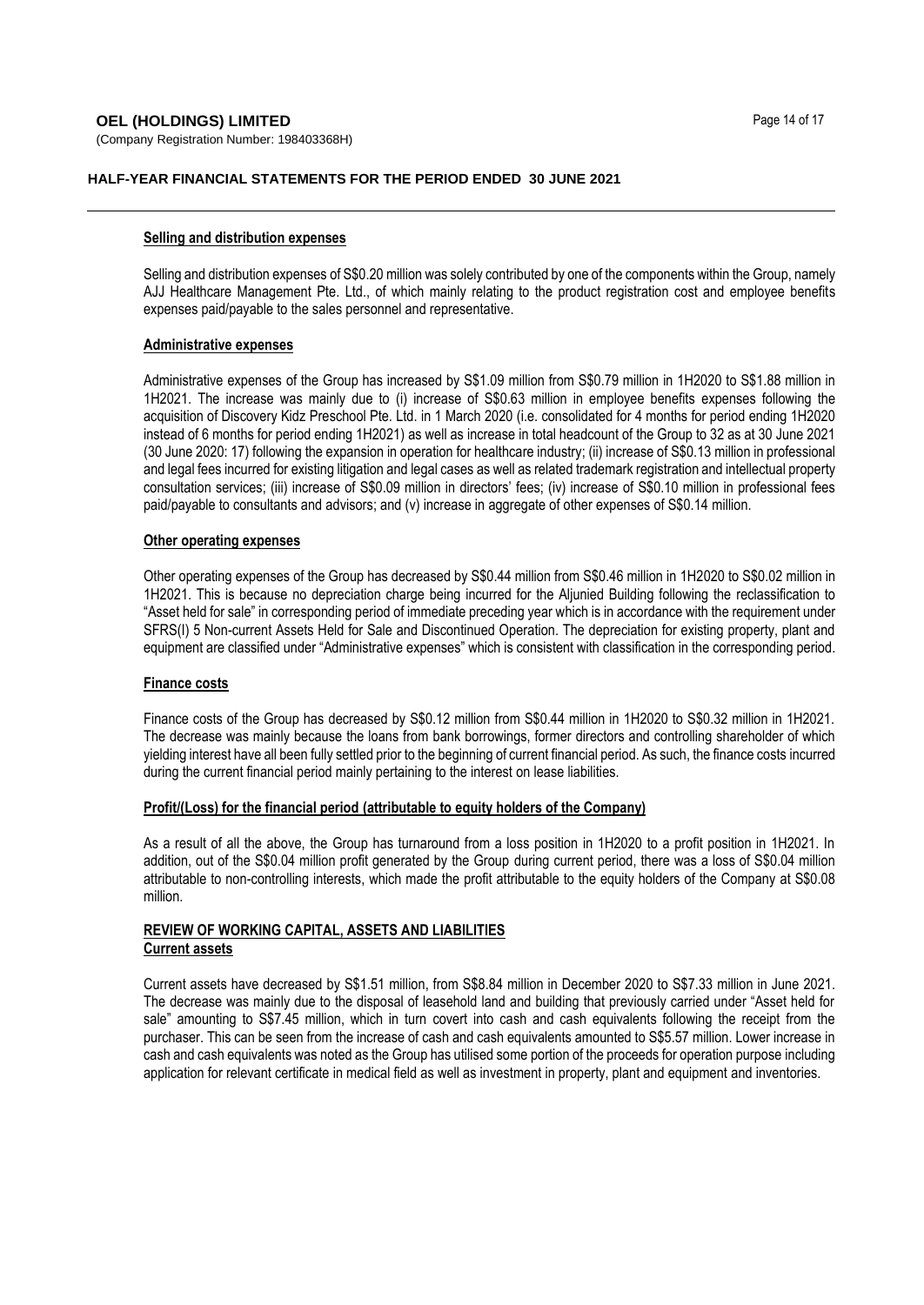# **OEL (HOLDINGS) LIMITED** Page 15 of 17

(Company Registration Number: 198403368H)

# **HALF-YEAR FINANCIAL STATEMENTS FOR THE PERIOD ENDED 30 JUNE 2021**

#### **Non-current assets**

Non-current assets have increased by S\$1.33 million, from S\$1.46 million in December 2020 to S\$2.79 million in June 2021. The increase were mainly due to (i) acquisition of property, plant and equipment amounted to S\$0.56 million; and (ii) addition of right-of-use assets particularly for the premises in Commonwealth's office and a new rental motor vehicle of which total amounted to approximate S\$1.00 million. However, these have been offset by the depreciation for both the property, plant and equipment and right-of-use assets of which total amounted to S\$0.25 million.

## **Non-current liabilities**

Non-current liabilities have increased by S\$0.82 million, from S\$0.79 million in December 2020 to S\$1.61 million in June 2021. This was primarily due to the increase in non-current portion of lease liabilities following the addition of right-of-use assets as mentioned above.

## **Current liabilities**

Current liabilities have decreased by S\$1.04 million, from S\$2.40 million in December 2020 to S\$1.36 million in June 2021. The decrease was mainly due to the settlement of trade and other payables amounting to S\$1.23 million, of which primarily including the deposit received from the sale of leasehold land and building amounted to S\$0.95 million as well as the GST payables to the authority arising from this transaction amounted to S\$0.07 million.

However, these have been offset by the increase in current portion of lease liabilities following the addition of right-of-use assets as mentioned above.

# **REVIEW OF CASH FLOW STATEMENT Net cash used in operating activities**

Net cash used in operating activities has been increased from S\$0.32 million in 1H2020 to S\$3.19 million in 1H2021. The increases mainly due to (i) payment of employee benefit expenses of S\$1.16 million; (ii) settlement of trade and other payables of approximate S\$1.23 million as mentioned above; (iii) addition of inventories of inventories of S\$0.23 million; (iv) increase of S\$0.14 million in trade and other receivables which mainly derived from the deposit made for the leasing of Commonwealth's office; and (v) payment of other administrative and operating expenses.

#### **Net cash generated from/(used in) investing activities**

Net cash generated from investing activities of S\$8.94 million during the period mainly arose from the proceeds from sale of leasehold land and building amounted to S\$9.50 million, offset by the acquisition of property, plant and equipment (mainly relating to the renovation in Commonwealth's office in order to fulfil the requirement of becoming a medical products manufacturing plant) of S\$0.56 million.

Whereas, net cash used in investing activities of S\$0.50 million during the comparative period of immediate preceding financial period was derived from the acquisition of a new subsidiary, namely Discovery Kidz Preschool Pte. Ltd. of S\$0.41 million and acquisition of property, plant and equipment (mainly relating to the renovation in Suntec's office) of S\$0.09 million.

#### **Net cash (used in)/generated from financing activities**

Net cash used in financing activities of S\$0.17 million during the period mainly relate to the payment for principal portion of respective lease liabilities.

Whereas, net cash generated from financing activities of S\$0.89 million during the comparative period of immediate preceding financial period was arose from (i) proceeds from issuance of new shares amounted to S\$2.09 million; and (ii) net proceeds from loans from directors and controlling shareholder of the Company amounted to S\$0.16 million and S\$0.64 million respectively. However, these have been offset by the (i) repayment made to former director of S\$0.71 million; (ii) repayment made for bank borrowings of S\$1.05 million; and (iii) payment for principal portion of lease liabilities amounted to S\$0.24 million.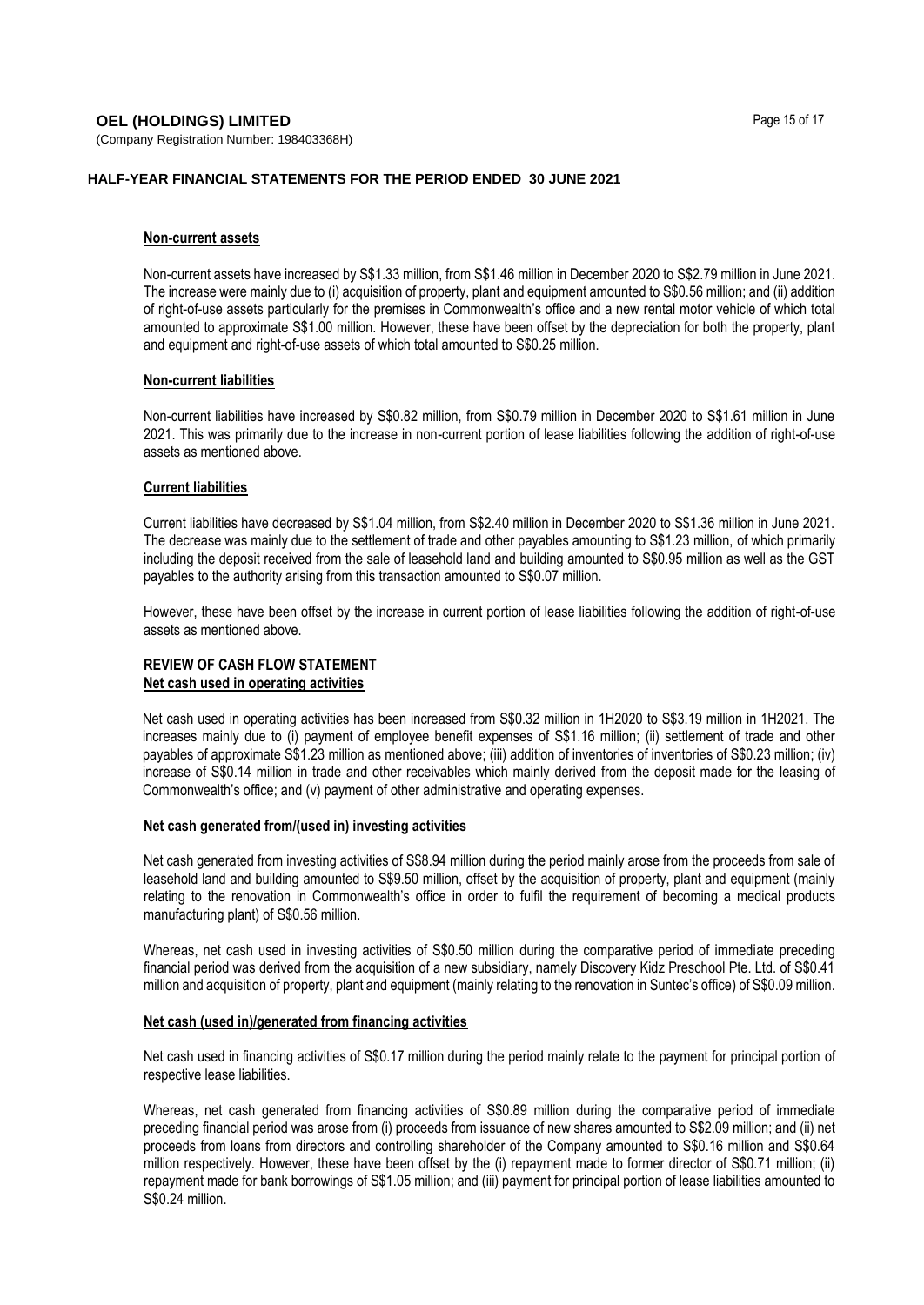# **OEL (HOLDINGS) LIMITED Page 16 of 17**

(Company Registration Number: 198403368H)

## **HALF-YEAR FINANCIAL STATEMENTS FOR THE PERIOD ENDED 30 JUNE 2021**

#### **16 Where a forecast, or a prospect statement, has been previously disclosed to shareholders, any variance between it and the actual results.**

Not applicable.

# **17 A commentary at the date of the announcement of the significant trends and competitive conditions of the industry in which the group operates and any known factors or events that may affect the group in the next reporting period and the next 12 months.**

The COVID-19 outbreak and the associated lockdowns all over the world have resulted in an unprecedented global health and economic crisis, with varying knock-on effects on businesses and individuals. While the Company expects the challenges brought by the COVID-19 pandemic to continue, the Company intends to rise to meet such challenges with an emphasis being the safety and well-being of our staff. Meanwhile, the COVID-19 pandemic has also increased awareness and demand for the Group's healthcare related products.

The Group does not anticipate making significant changes to its business plans.

The Group will continue to explore and evaluate strategic business opportunities, including but not limited to strategic investments, partnerships, or acquisitions that have potential to generate value for shareholders.

#### Event occurring after reporting period

Pursuant to the recent announcement released on 29 July 2021, the Company has entered into an amicable settlement with the local law firm for all disputes as detailed in the FY2020's Annual Report. The settlement was on a full and final settlement basis and the local law firm has filed notices of discontinuance for the First Proceedings and the Second Proceedings after receipt of the settlement sum.

# **18 Dividend**

## **(a) Current Financial Period Reported On**

Any dividend declared for the current financial period reported on?

None.

# **(b) Corresponding Period of the Immediately Preceding Financial Year**

Any dividend declared for the corresponding period of the immediately preceding financial year?

None.

#### **(c) Whether the dividend is before tax, net of tax or tax exempt?**

Not applicable.

#### **(d) Date payable**

Not applicable.

# **(e) Books closure date**

Not applicable.